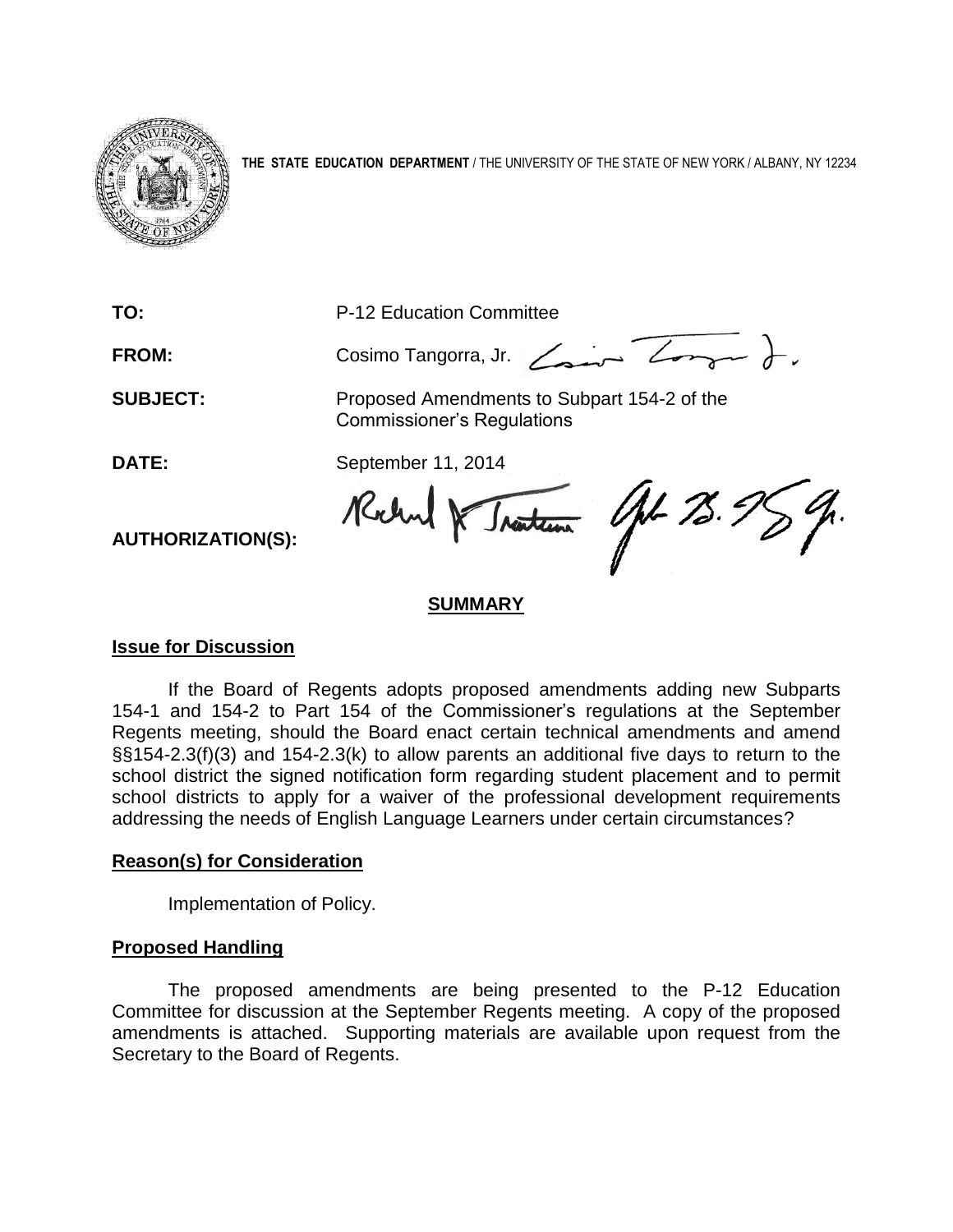### **Procedural History**

At its December 2011 meeting, the Board of Regents directed Department staff to engage the field to determine how Part 154 of the Commissioner's regulations should be revised or enhanced to better serve the needs of English Language Learner students.

Following a three-year stakeholder engagement process, in May 2014 and June 2014, Department staff presented the Board of Regents with a proposal for amendments to Part 154 for discussion. The proposed amendments to add new Subparts 154-1 and 154-2 to Part 154 will be separately presented to the P-12 Committee for recommendation and to the Full Board for adoption at the September meeting.

If the Board adopts the proposed amendments adding new Subparts 154-1 and 154-2 to Part 154 at the September meeting, the Department recommends that the Board consider further amendments to Subpart 154-2 as described herein.

#### **Background Information**

The proposed amendments presented for discussion in this item are the result of further consideration by the Department of (1) the need to provide parents with additional time to return to the district the signed notification form regarding their child's placement in a Bilingual Education or English as a New Language program, and (2) the need to provide districts with an option for flexibility in the manner in which they provide professional development addressing the needs of English Language Learners in the form of a waiver.

The proposed amendments to new Subpart 154-2 would:

- Afford parents ten school days, rather than five school days as originally proposed, to sign and return to the district a statement that the parent is either in agreement with the child being placed in a Bilingual Education program or directs the district to place the child in an English as a New Language program; and
- Under certain circumstances, allow school districts to apply for a waiver of the requirement that a minimum of 15% of the required professional development clock hours for all teachers and a minimum of 50% of the required professional development clock hours for all Bilingual and English as a Second Language teachers be dedicated to certain areas related to the needs of English Language Learners. School districts in which English Language Learners make up less than five percent of the district's total student population could apply for the waiver on an annual basis. School districts would apply for a waiver in a format and timeline as may be prescribed by the Commissioner, and would be required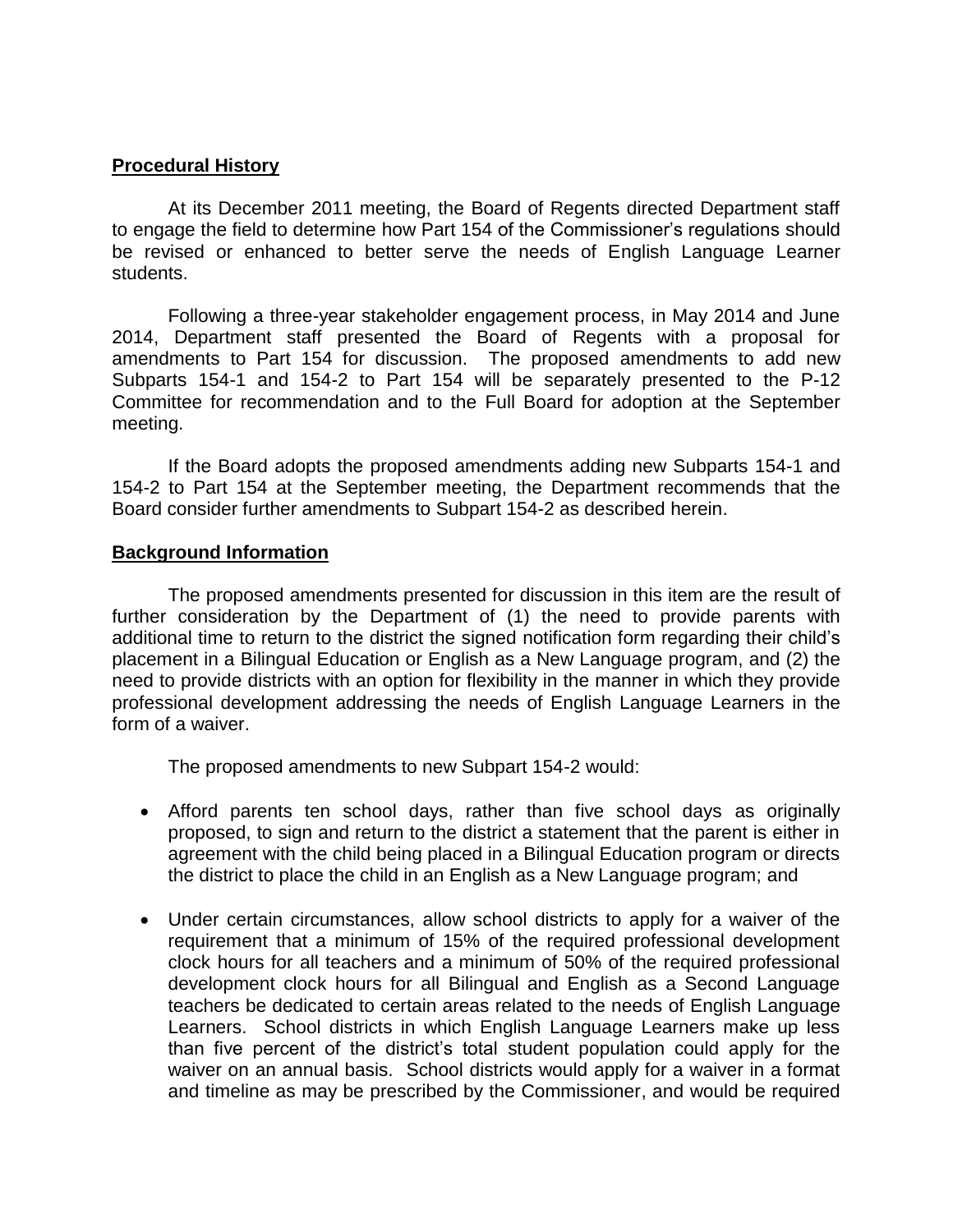to submit evidence that all teachers, including Bilingual and English as a Second Language teachers, receive training in specific areas sufficient to meet the needs of the district's English Language Learner students.

 Enact certain technical amendments to section 154-2.3(a)(5) to add a clarifying reference to "initial" identification, and to section 154-2.4(b)(8) to replace language referring to specific procedures originally proposed in new Subpart 154-3 that are being separately revised with a generic reference to requiring consistency with Subpart 154-3.

It is anticipated that a Notice of Proposed Rule Making will be published in the State Register on October 8, 2014 for a 45-day public comment period.

### **Timetable for Implementation**

If the Board of Regents adopts proposed amendments adding Subparts 154-1 and 154-2 to Part 154 of the Commissioner's regulations at the September Regents meeting, it is anticipated that the proposed amendments to Subpart 154-2 will be presented for adoption at the December Regents meeting, after publication of a Notice of Proposed Rule Making and expiration of the 45-day public comment period. If adopted at the December Regents meeting, the amendments will take effect on December 31, 2014.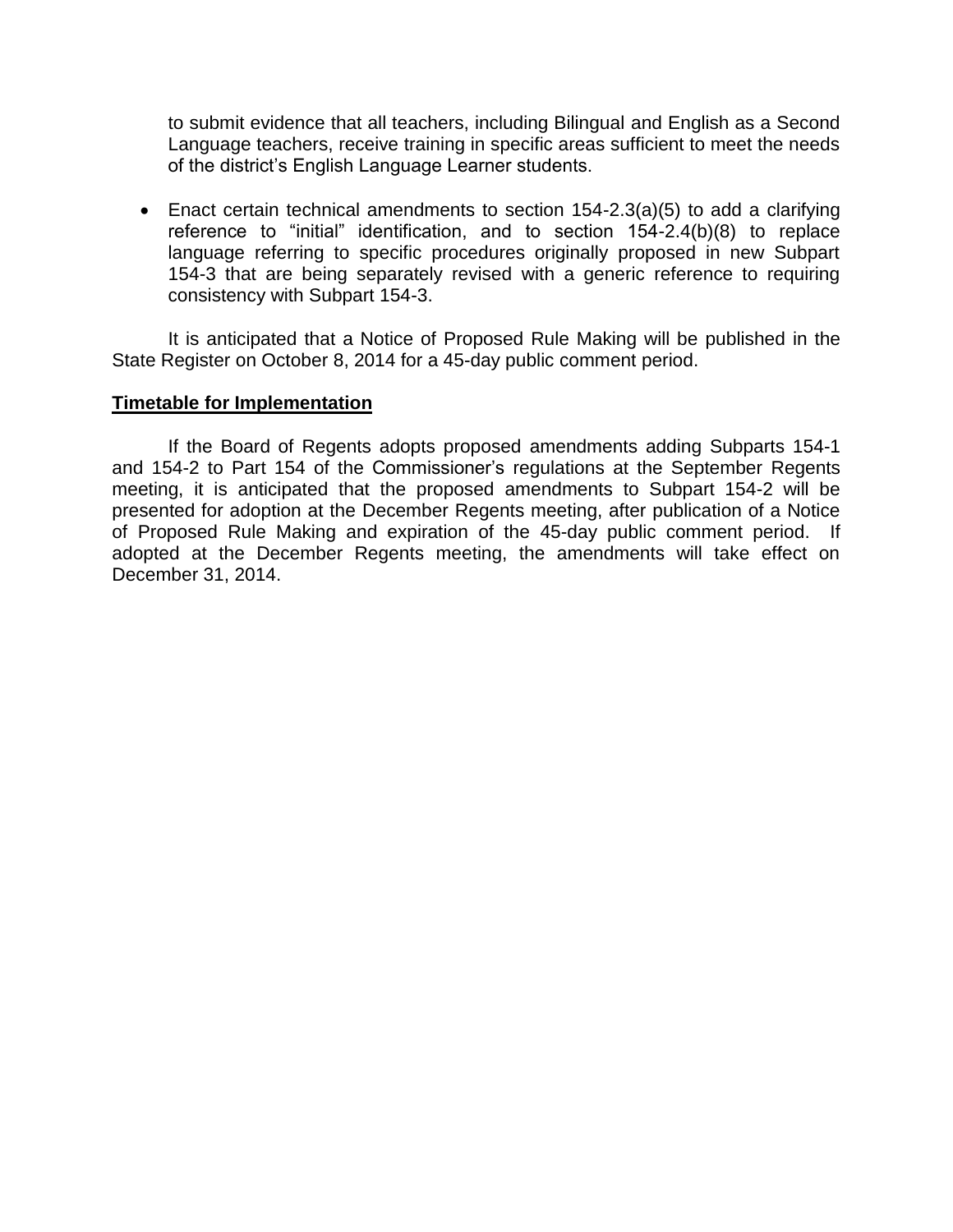#### AMENDMENT OF THE REGULATIONS OF THE COMMISSIONER OF EDUCATION

Pursuant to Education Law sections 207, 208, 215, 305, 2117, 2854(1)(b) and 3204

1. Paragraph (5) of subdivision (a) of section 154-2.3 is amended, effective December 31, 2014, as follows:

(5) If the student receives a score below a state designated level of proficiency established by the Commissioner on the statewide English language proficiency identification assessment, or in the case of a student with a disability, the process defined in Subpart 154-3 has led to a determination that the student shall be initially identified as an English Language Learner, within five (5) school days of such identification, the school district must provide the student, if the student is 18 years of age or older, or the student's parent or person in parental relation written notice of such identification determination the right to seek review of such identification determination pursuant to section 154-2.3(b).

2. Paragraph (3) of subdivision (f) of section 154-2.3 is amended, effective December 31, 2014, as follows:

(3) Upon notification of the parent or person in parental relation, the school district shall provide the parent or person in parental relation [five (5)] ten (10) school days to sign and return to the district a statement that the parent or person in parental relation is either in agreement with the child being placed in a Bilingual Education program or directs the district to place the child in an English as a New Language program. If a parent or person in parental relation does not return the signed notification form within [five (5)] ten (10) school days of receiving the notice, the student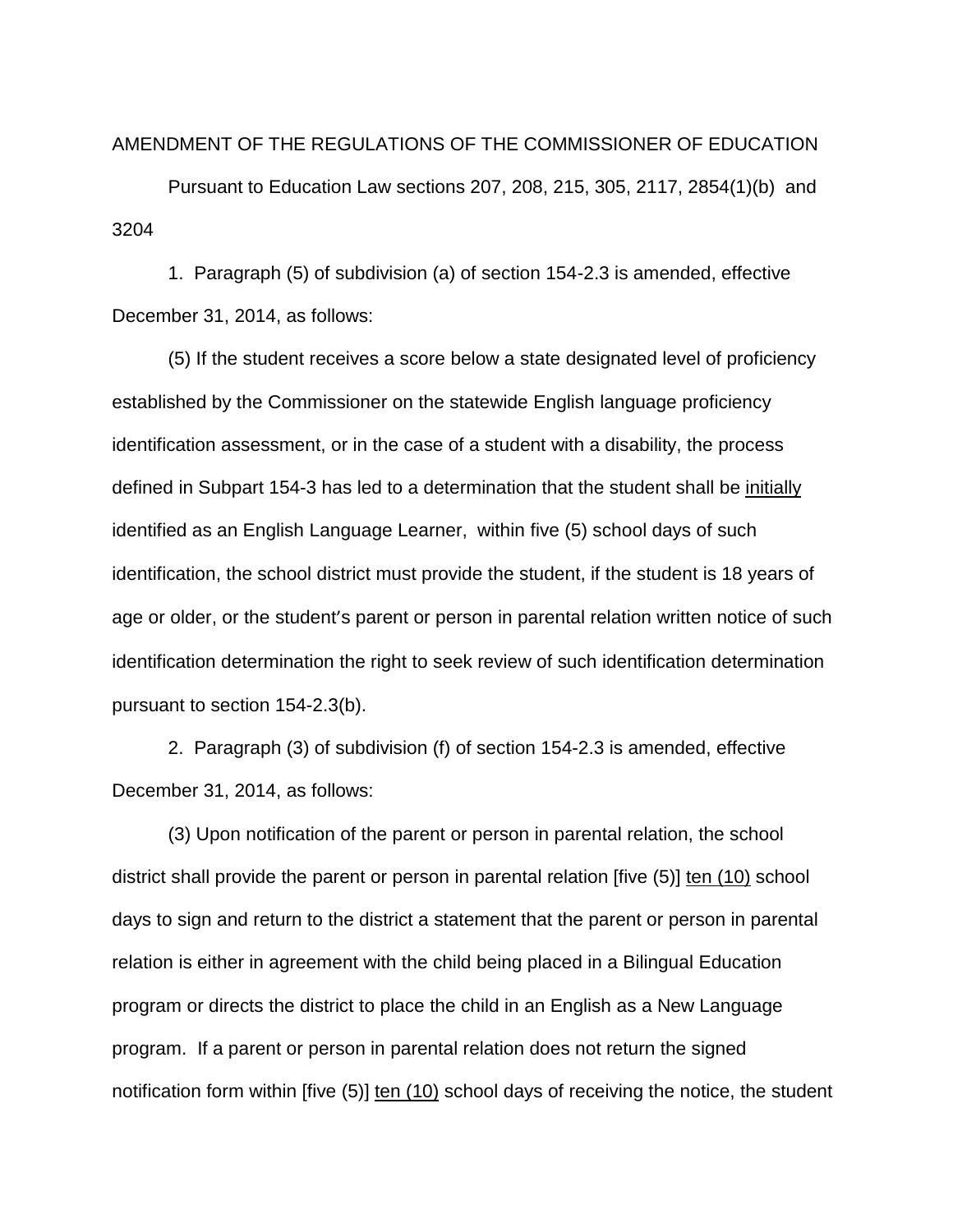shall be placed in a Bilingual Education program if there is one in the school that serves the grade and home language spoken by the student or in an English as a New Language program if the school is not required to provide a Bilingual Education program. In the event that a parent or person in parental relation does not return the signed notification form within [five (5)] ten (10) school days, the parent or person in parental relation shall retain the right to make a final decision regarding the placement of their child in a Bilingual Education or English as a New Language program.

3. Subdivision (k) of section 154-2.3 is amended, effective December 31, 2014, as follows:

(k) Professional Development*.* Each school district shall provide professional development to all teachers and administrators that specifically addresses the needs of English Language Learners.

(1) Consistent with section 80-3.6 and section 100.2(dd) of this Title, a minimum of fifteen percent (15%) of the required professional development clock hours for all teachers prescribed by Part 80 of this Title shall be dedicated to language acquisition, including a focus on best practices for co-teaching strategies and integrating language and content instruction for English Language Learners. For all Bilingual and English as a Second Language teachers, a minimum of fifty (50%) of the required professional development clock hours prescribed by Part 80 of this Title shall be dedicated to language acquisition in alignment with core content area instruction, including a focus on best practices for co-teaching strategies and integrating language and content instruction for English Language Learners. All school districts must align and integrate such professional development for Bilingual and English as a Second Language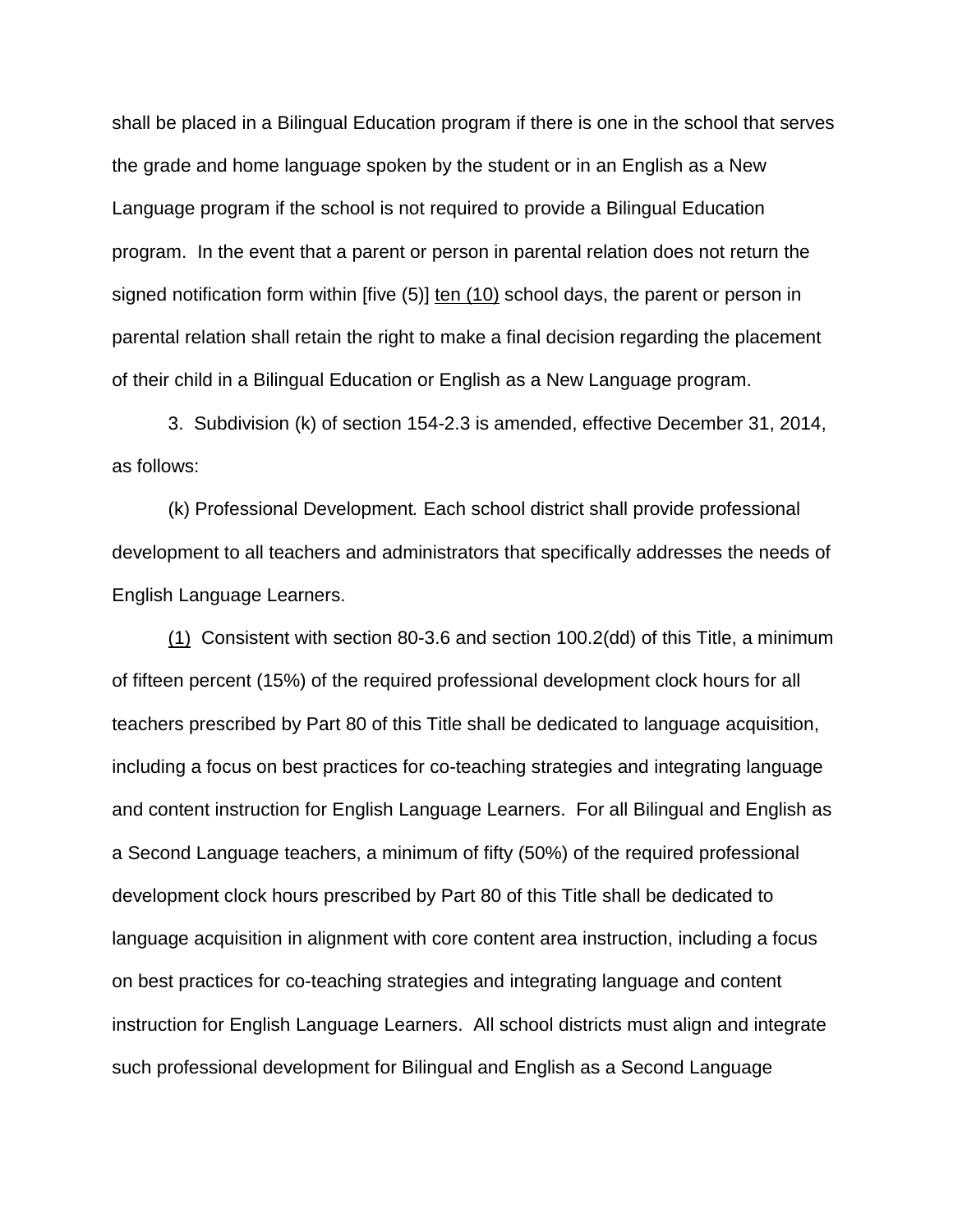teachers with the professional development plan for core content area for all teachers in the district.

(2) A school district may seek permission on an annual basis from the commissioner for an exemption from the professional development requirements of this subparagraph where English Language Learner students make up less than five percent (5%) of the district's total student population. A district seeking permission for such exemption shall submit to the commissioner for approval an application, in such format and according to such timeline as may be prescribed by the commissioner, that includes:

(i) evidence that, as part of the required professional development clock hours prescribed by Part 80 of this Title, all teachers receive training, sufficient to meet the needs of the district's English Language Learner students, in language acquisition, including a focus on best practices for co-teaching strategies and integrating language and content instruction for English Language Learners; and

(ii) evidence that, as part of the required professional development clock hours prescribed by Part 80 of this Title, all Bilingual and English as a Second Language teachers receive training, sufficient to meet the needs of the district's English Language Learner students, in language acquisition in alignment with core content area instruction, including a focus on best practices for co-teaching strategies and integrating language and content instruction for English Language Learners.

4. Paragraph (8) of subdivision (b) of section 154-2.4 of the Regulations of the Commissioner of Education is amended, effective December 31, 2014, as follows: